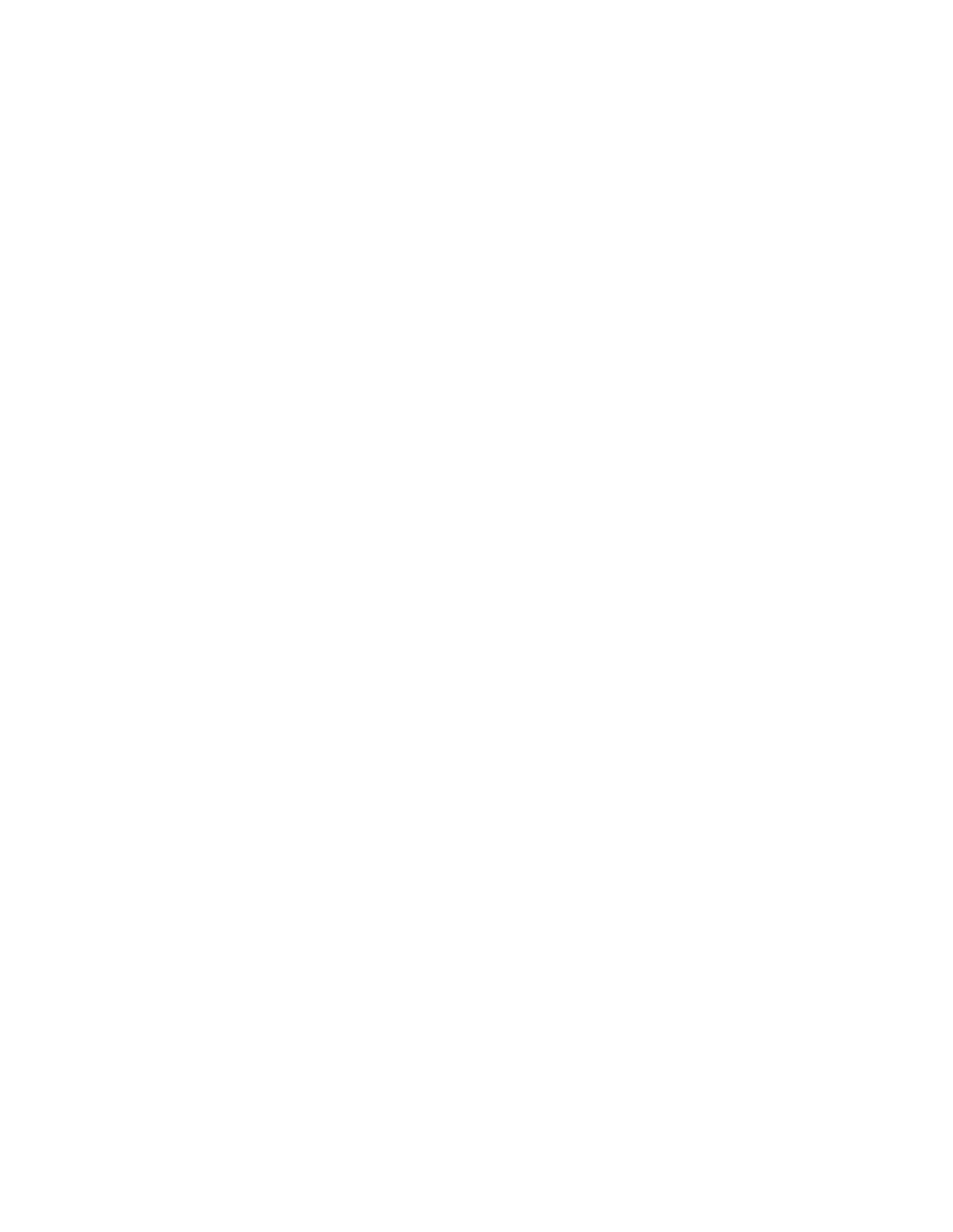- CESM Biogeochemistry Working Group Community Liaison
- Ph.D. Committee Member: Kristen Krumhardt (CU, graduated 2018), Natalie Freeman (CU, graduated 2017)
- Co-organizer for 2009 ASP Summer Colloquium
- CGD Seminar Coordinator, 2007-2008
- UCAR Awards Committee, 2002-2004
- Reviewer for : Geophysical Research Letters, Biogeosciences, Global Biogeochemical Cycles, Journal of Climate, Journal of Geophysical Research, Ocean Modelling, Applied Numerical Mathematics
- NCAR ASP Postdocs mentored: Shanlin Wang, 2011-2014
- NCAR ASP Graduate Student Visitors hosted: Darren Pilcher, University of Wisconsin-Madison, 2014

## **Research Grants Awarded**

DOE, A modular biogeochemical modeling suite for next-generation ocean models. 10/2014 - 9/2017, \$1,218,749 (NCAR portion). PI: Matthew C. Long, co-PIs: Keith Lindsay, Mariana Vertenstein, Michael Levy, Todd Ringler, Mathew Maltrud.

NSF, Collaborative Research: EaSM 2: Mechanisms, Predictability, Prediction, and Regional and Society Impacts of Decadal Climate Variability. 3/2013 - 2/2018, \$2,630,185 (NCAR portion). PI: Gokhan Danabasoglu, co-PIs: Joseph Tribbia, Grant Branstator, Jeffrey Anderson, Keith Lindsay.

DOE, Improving CESM efficiency to study variable C:N:P stoichiometry in the oceans. 9/2011 - 9/2014, \$82,224 (NCAR portion). PI: Francois Primeau, co-PIs: J. Keith Moore, Keith Lindsay, Andrew Salinger.

NASA, Assessing the Impact of Ocean Acidification on Marine Planktonic Calcification Using Satellite Analysis and Earth System Modeling. 2/2011 - 2/2014, \$75,858 (NCAR portion). PI: David M. Glover, co-PIs: Scott C. Doney, Keith Lindsay.

NSF, Collaborative Research: Improved regional and decadal predictions of the carbon cycle. 1/2011 - 12/2014, \$599,338 (NCAR portion). PIs: Natalie Mahowald, Scott C. Doney, James T. Randerson, Keith Lindsay, co-PIs: Peter G. Hess, Robert M. Ross, Christine A. Shoemaker, Ivan D. Lima, J. Keith Moore, Gordon Bonan, David Lawrence.

## **Publications**

## *In Revision*

## *Revised and Resubmitted*

Wieder, W. R., Butterfield, Z., Lindsay, K., Lombardozzi, D. L., Keppel-Aleks, G. (resubmitted Dec 2020). Interannual and seasonal drivers of carbon cycle variability represented by the Community Earth System Model (CESM2), *Global Biogeochem. Cycles*.

## *Refereed Publications*

Misumi, K., Nishioka, J., Obata, H., Tsumune, D., Tsubono, T., Long, M. C., Lindsay, K., Moore, J. K. (2021). Slowly sinking particles underlie dissolved iron transport across the Pacific Ocean, *Global Biogeochem. Cycles*., **35**, e2020GB006823, doi:10.1029/2020GB006823.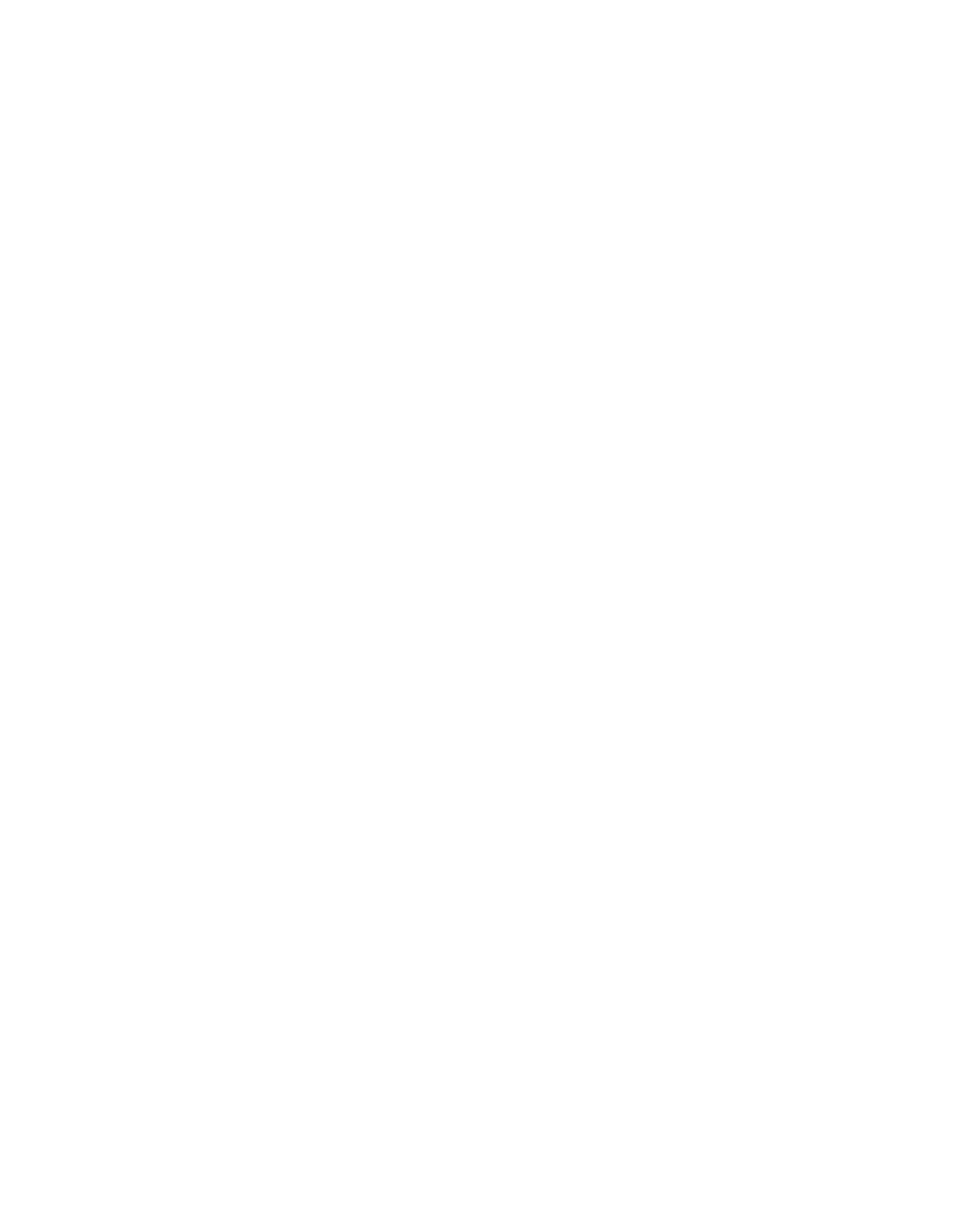Fu, W., Moore, J. K., Primeau, F. W., Lindsay, K., & Randerson, J. T. (2020). A growing freshwater lens in the Arctic Ocean with sustained climate warming disrupts marine ecosystem function, *J. Geophys. Res. Biogeosci.*, **125**, e2020JG005693, doi:10.1029/2020JG005693.

Krumhardt, K. M., Long, M. C., Lindsay, K., Levy, M. N. (2020). Southern Ocean calcification controls the global distribution of alkalinity, *Global Biogeochem. Cycles*., **34**, e2020GB006727, doi:10.1029/2020GB006727.

Bacmeister, J. T., Hannay, C., Medeiros, B., Gettelman, A., Neale, R., Fredriksen, H. B., Lipscomb, W. H., Simpson, I., Bailey, D. A., Holland, M., Lindsay, K., Otto-Bliesner, B. (2020). CO<sub>2</sub> increase experiments using the CESM: Relationship to climate sensitivity and comparison of CESM1 to CESM2, *J. Adv. Model. Earth Syst.*, **12**, e2020MS002120, doi:10.1029/2020MS002120.

Arora, V. K., Katavouta, A., Williams, R. G., Jones, C. D., Brovkin, V., Friedlingstein, P., Schwinger, J., Bopp, L., Boucher, O., Cadule, P., Chamberlain, M. A., Christian, J. R., Delire, C., Fisher, R. A., Hajima, T., Ilyina, T., Joetzjer, E., Kawamiya, M., Koven, C., Krasting, J., Law, R. M., Lawrence, D. M., Lenton, A., Lindsay, K., Pongratz, J., Raddatz, T., Séférian, R., Tachiiri, K., Tjiputra, J. F., Wiltshire, A., Wu, T., Ziehn, T. (2020). Carbon-concentration and carbon-climate feedbacks in CMIP6 models, and their comparison to CMIP5 models, *Biogeosciences*, **17**, 4173-4222, doi:10.5194/bg-2019-473.

Tsujino, H., Urakawa, L. S., Griffies, S. M., Danabasoglu, G., Adcroft, A. J., Amaral, A. E., Arsouze, T., Bentsen, M., Bernardello, R., Böning, C. W., Bozec, A., Chassignet, E. P., Danilov, S., Dussin, R., Exarchou, E., Fogli, P. G., Fox-Kemper, B., Guo, C., Ilicak, M., Iovino, D., Kim, W. M., Koldunov, N., Lapin, V., Li, Y., Lin, P., Lindsay, K., Liu, H., Long, M. C., Komuro, Y., Marsland, S. J., Masina, S., Nummelin, A., Rieck, J. K., Ruprich-Robert, Y., Scheinert, M., Sicardi, V., Sidorenko, D., Suzuki, T., Tatebe, H., Wang, Q., Yeager, S. G., Yu, Z. (2020). Evaluation of global ocean–sea-ice model simulations based on the experimental protocols of the Ocean Model Intercomparison Project phase 2 (OMIP-2), *Geosci. Model Dev.*, **13**, 3643-3708, doi:10.5194/gmd-2019-363.

Krumhardt, K. M., Lovenduski, N. S., Long, M. C., Luo, J. Y., Lindsay, K., Yeager, S., Harrison, C. (2020). Potential Predictability of Net Primary Production in the Ocean, *Global Biogeochem. Cycles*, **34**, e2020GB006531, doi:10.1029/2020GB006531.

Brady, R. X., Lovenduski, N. S., Yeager, S. G., Long, M. C., Lindsay, K. (2020). Skillful multiyear predictions of ocean acidification in the California Current System, *Nature Commun.*, **11**, 2166, doi:10.1038/s41467-020-15722-x.

Lester, J. G., Lovenduski, N. S., Graven, H. D., Long, M. C., Lindsay, K. (2020). Internal Variability Dominates Over Externally Forced Ocean Circulation Changes Seen Through CFCs, *Geophys. Res. Lett.*, **47**, e2020GL087585, doi:10.1029/2020GL087585.

Hamilton, D. S., Moore, J. K., Arneth, A., Bond, T. C., Carslaw, K. S., Hantson, S., Ito, A., Kaplan, J. O., Lindsay, K., Nieradzik, L., Rathod, S. D., Scanza, R. A., Mahowald, N. M. (2020). Impact of Changes to the Atmospheric Soluble Iron Deposition Flux on Ocean Biogeochemical Cycles in the Anthropocene, *Global Biogeochem. Cycles*, **34**, e2019GB006448, doi:10.1029/2019GB006448.

Danabasoglu, G., Lamarque, J.-F., Bacmeister, J., Bailey, D. A., DuVivier, A. K. , Edwards, J., Emmons, L. K., Fasullo, J., Garcia, R., Gettelman, A., Hannay, C., Holland, M. M., Large, W. G., Lauritzen, P. H., Lawrence, D. M., Lenaerts, J. T. M., Lindsay, K., Lipscomb, W. H., Mills, M. J., Neale, R., Oleson, K. W., Otto-Bliesner, B., Phillips, A. S., Sacks, W., Tilmes, S., van Kampenhout, L., Vertenstein, M., Bertini, A., Dennis, J., Deser, C., Fischer, C., Fox-Kemper, B., Kay, J. E., Kinnison, D., Kushner, P. J., Larson, V. E., Long, M. C., Mickelson, S., Moore, J. K.,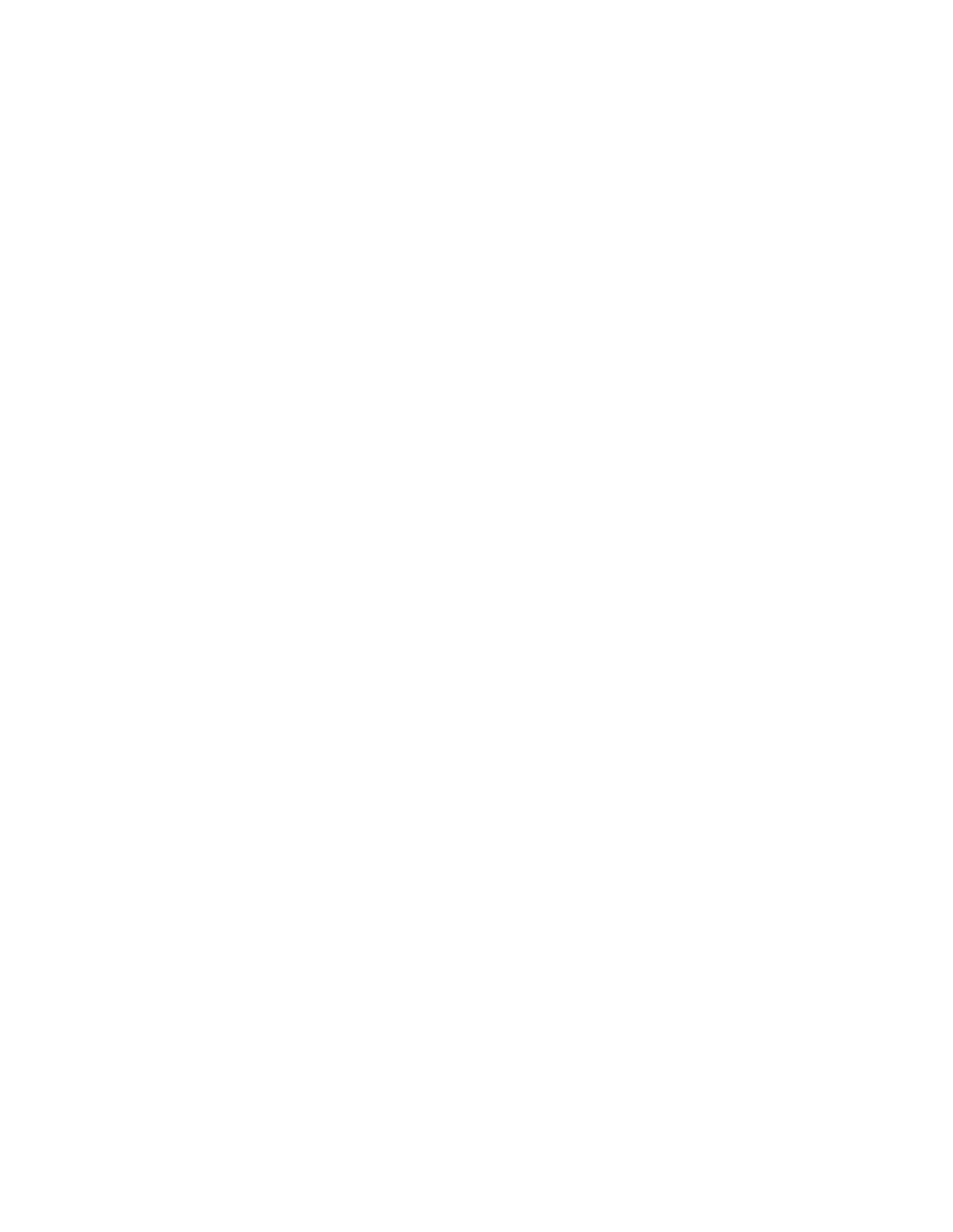Nienhouse, E., Polvani, L., Rasch, P. J., Strand, W. G. (2020). The Community Earth System Model Version 2 (CESM2), *J. Adv. Model. Earth Syst.*, **12**, e2019MS001916, doi:10.1029/2019MS001916.

Lovenduski, N. S., Bonan, G. B., Yeager, S. G., Lindsay, K., Lombardozzi, D. L. (2019). High predictability of terrestrial carbon fluxes from an initialized decadal prediction system, *Environ. Res. Lett.*, **14**, 124074, doi:10.1088/1748-9326/ab5c55.

Gu, S., Liu, Z., Lynch-Stieglitz, J., Jahn, A., Zhang, J., Lindsay, K., Wu, L. (2019). Assessing the Ability of Zonal δ <sup>18</sup>O Contrast in Benthic Foraminifera to Reconstruct Deglacial Evolution of Atlantic Meridional Overturning Circulation, *Paleoceanography and Paleoclimatology*, **34**, 800-812, doi:10.1029/2019PA003564.

Krumhardt, K. M., Lovenduski, N. S., Long, M. C., Levy, M., Lindsay, K., Moore, J. K., Nissen, C. (2019). Coccolithophore growth and calcification in an acidified ocean: Insights from Community Earth System Model simulations, *J. Adv. Model. Earth Syst.*, **11**, 1418-1437, doi:10.1029/2018MS001483.

Lovenduski, N. S., Yeager, S. G., Lindsay, K., and Long, M. C. (2019). Predicting near-term variability in ocean carbon uptake, *Earth Syst. Dynam.*, **10**, 45-57, doi:10.5194/esd-10-45-2019.

Yeager, S. G., Danabasoglu, G., Rosenbloom, N. A., Strand, W., Bates, S. C., Meehl, G. A., Karspeck, A. R., Lindsay, K., Long, M. C., Teng, H., Lovenduski, N. S. (2018). Predicting Near-Term Changes in the Earth System: A Large Ensemble of Initialized Decadal Prediction Simulations Using the Community Earth System Model, *Bull. Amer. Meteor. Soc.*, **99**, 1867–1886, doi:10.1175/BAMS-D-17-0098.1.

Kooperman, G. J., Fowler, M. D., Hoffman, F. M., Koven, C. D., Lindsay, K., Pritchard, M. S., Swann, A. L. S., Randerson, J. T. (2018). Plant physiological responses to rising CO<sub>2</sub> modify simulated daily runoff intensity with implications for global-scale flood risk assessment, *Geophys. Res. Lett.*, **45**, 12457-12466, doi:10.1029/2018GL079901.

Freeman, N. M., Lovenduski, N. S., Munro, D. R., Krumhardt, K. M., Lindsay, K., Long, M. C., Maclennan, M. (2018). The Variable and Changing Southern Ocean Silicate Front: Insights From the CESM Large Ensemble, *Global Biogeochem. Cycles*, **32**, 752-768, doi:10.1029/2017GB005816.

Fu, W., Primeau, F., Moore, J. K., Lindsay, K., Randerson, J. T. (2018). Reversal of Increasing Tropical Ocean Hypoxia Trends With Sustained Climate Warming, *Global Biogeochem. Cycles*, **32**, 551-564, doi:10.1002/2017GB005788.

Kooperman, G. J., Chen, Y., Hoffman, F. M., Koven, C. D., Lindsay, K., Pritchard, M. S., Swann, A. L. S., Randerson, J. T. (2018). Forest response to rising CO<sub>2</sub> drives zonally asymmetric rainfall change over tropical land, *Nat. Clim. Change*, **8**, 434-440, doi:10.1038/s41558-018-0144-7.

Moore, J. K., Fu, W., Primeau, F., Britten, G. L., Lindsay, K., Long, M., Doney, S. C., Mahowald, N., Hoffman, F., Randerson, J. T. (2018). Sustained climate warming drives declining marine biological productivity, *Science*, **359**, 1139-1143, doi:10.1126/science.aao6379.

Zhang, J., Liu, Z., Brady, E. C., Oppo, D. W., Clark, P. U., Jahn, A., Marcott, S. A., Lindsay, K. (2017). Asynchronous warming and δ <sup>18</sup>O evolution of deep Atlantic water masses during the last deglaciation, *Proc. Natl. Acad. Sci. USA*, **114**, 11075-11080, doi:10.1073/pnas.1704512114.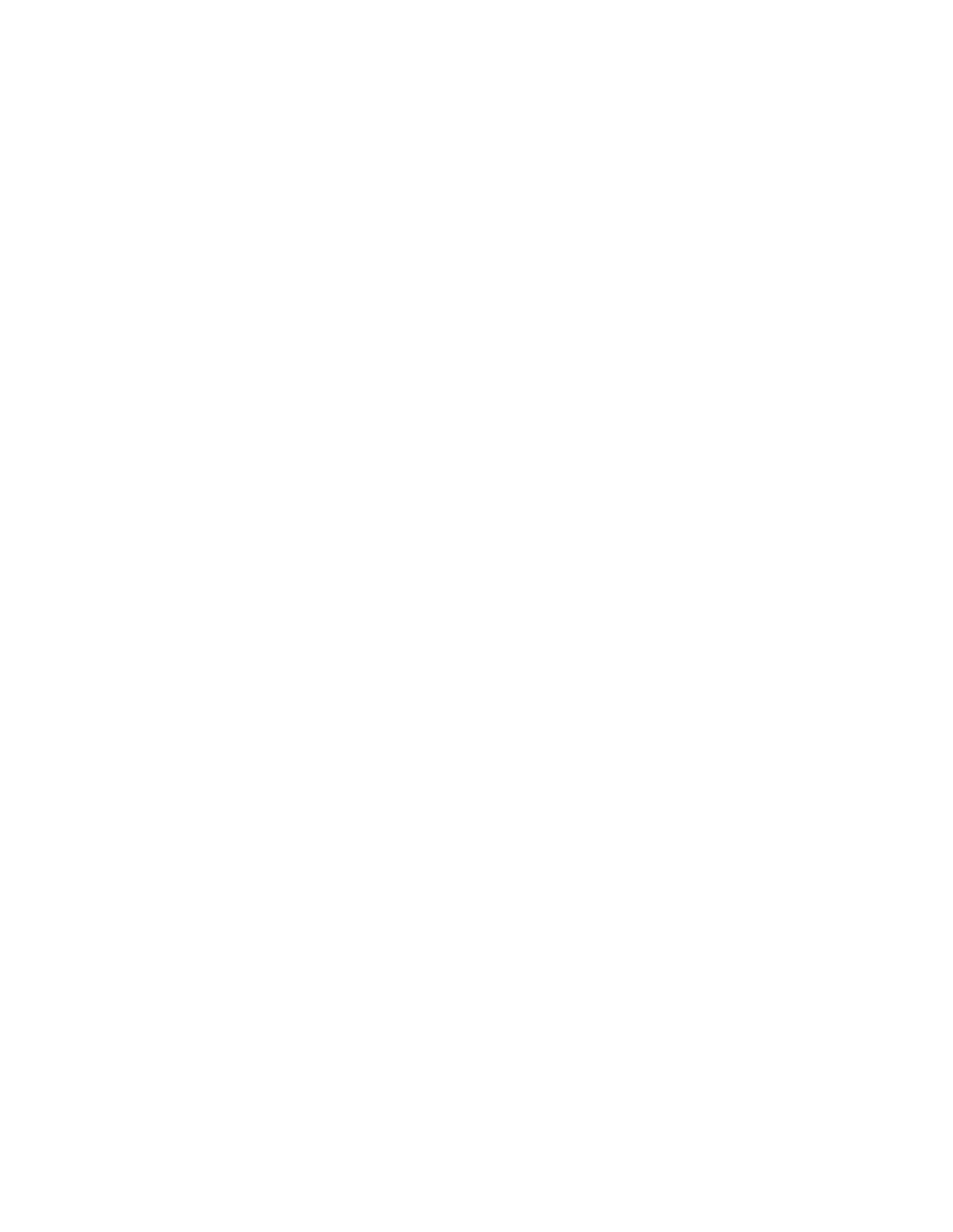Orr, J. C., Najjar, R. G., Aumont, O., Bopp, L., Bullister, J. L., Danabasoglu, G., Doney, S. C., Dunne, J. P., Dutay, J.-C., Graven, H., Griffies, S. M., John, J. G., Joos, F., Levin, I., Lindsay, K., Matear, R. J., McKinley, G. A., Mouchet, A., Oschlies, A., Romanou, A., Schlitzer, R., Tagliabue, A., Tanhua, T., Yool, A. (2017). Biogeochemical protocols and diagnostics for the CMIP6 Ocean Model Intercomparison Project (OMIP), *Geosci. Model Dev.*, **10**, 2169-2199, doi:10.5194/gmd-10-2169-2017.

Rohr, T., Long, M. C., Kavanaugh, M. T., Lindsay, K., Doney, S. C. (2017). Variability in the mechanisms controlling Southern Ocean phytoplankton bloom phenology in an ocean model and satellite observations, *Global Biogeochem. Cycles*, **31**, 922-940, doi:10.1002/2016GB005615.

Liptak, J., Keppel-Aleks, G., Lindsay, K. (2017). Drivers of Multicentury Trends in the Atmospheric  $CO<sub>2</sub>$  Mean Annual Cycle in a Prognostic ESM, *Biogeosciences*, **14**, 1383-1401, doi:10.5194/bg-14-1383-2017.

Krumhardt, K. M., Lovenduski, N. S., Long, M. C., Lindsay, K. (2017). Avoidable impacts of ocean warming on marine primary production: Insights from the CESM ensembles, *Global Biogeochem. Cycles*, **31**, 114-133, doi:10.1002/2016GB005528.

Mahowald, N. M., Randerson, J. T., Lindsay, K., Munoz, E., Doney, S. C., Lawrence, P., Schlunegger, S., Ward, D. S., Lawrence, D., Hoffman, F. M. (2017). Interactions between land use change and carbon cycle feedbacks, *Global Biogeochem. Cycles*, **31**, 96-113, doi:10.1002/2016GB005374.

Lindsay, K. (2017). A Newton-Krylov solver for fast spin-up of online ocean tracers, *Ocean Model.*, **109**, 33-43, doi:10.1016/j.ocemod.2016.12.001.

Lovenduski, N. S., McKinley, G. A., Fay, A. R., Lindsay, K., Long, M. C. (2016). Partitioning uncertainty in ocean carbon uptake projections: Internal variability, emission scenario, and model structure, *Global Biogeochem. Cycles*, **30**, 1276-1287, doi:10.1002/2016GB005426.

Bardin, A., Primeau, F., Lindsay, K., Bradley, A. (2016). Evaluation of the accuracy of an offline seasonally-varying matrix transport model for simulating ideal age, *Ocean Model.*, **105**, 25-33, doi:10.1016/j.ocemod.2016.07.003.

Séférian, R., Gehlen, M., Bopp, L., Resplandy, L., Orr, J. C., Marti, O., Dunne, J. P., Christian, J. R., Doney, S. C., Ilyina, T., Lindsay, K., Halloran, P. R., Heinze, C., Segschneider, J., Tjiputra, J., Aumont, O., Romanou, A. (2016). Inconsistent strategies to spin up models in CMIP5: implications for ocean biogeochemical model performance assessment, *Geosci. Model Dev.*, **9**, 1827-1851, doi:10.5194/gmd-9-1827-2016.

McKinley, G. A., Pilcher, D. J., Fay, A. R., Lindsay, K., Long, M. C., Lovenduski, N. S. (2016). Timescales for detection of trends in the ocean carbon sink, *Nature*, **530**, 469-472, doi:10.1038/nature16958.

Lovenduski, N. S., Long, M. C., Lindsay, K. (2015). Natural variability in the surface ocean carbonate ion concentration, *Biogeosciences*, **12**, 6321-6335, doi:10.5194/bg-12-6321-2015.

Jahn, A., Lindsay, K., Giraud, X., Gruber, N., Otto-Bliesner, B. L., Liu, Z., Brady, E. C. (2015). Carbon isotopes in the ocean model of the Community Earth System Model (CESM1), *Geosci. Model Dev.*, **8**, 2419-2434, doi:10.5194/gmd-8-2419-2015.

Long, M. C., Lindsay, K., Holland, M. M. (2015). Modeling photosynthesis in sea ice-covered waters, *J. Adv. Model. Earth Syst.*, **7**, 1189-1206, doi:10.1002/2015MS000436.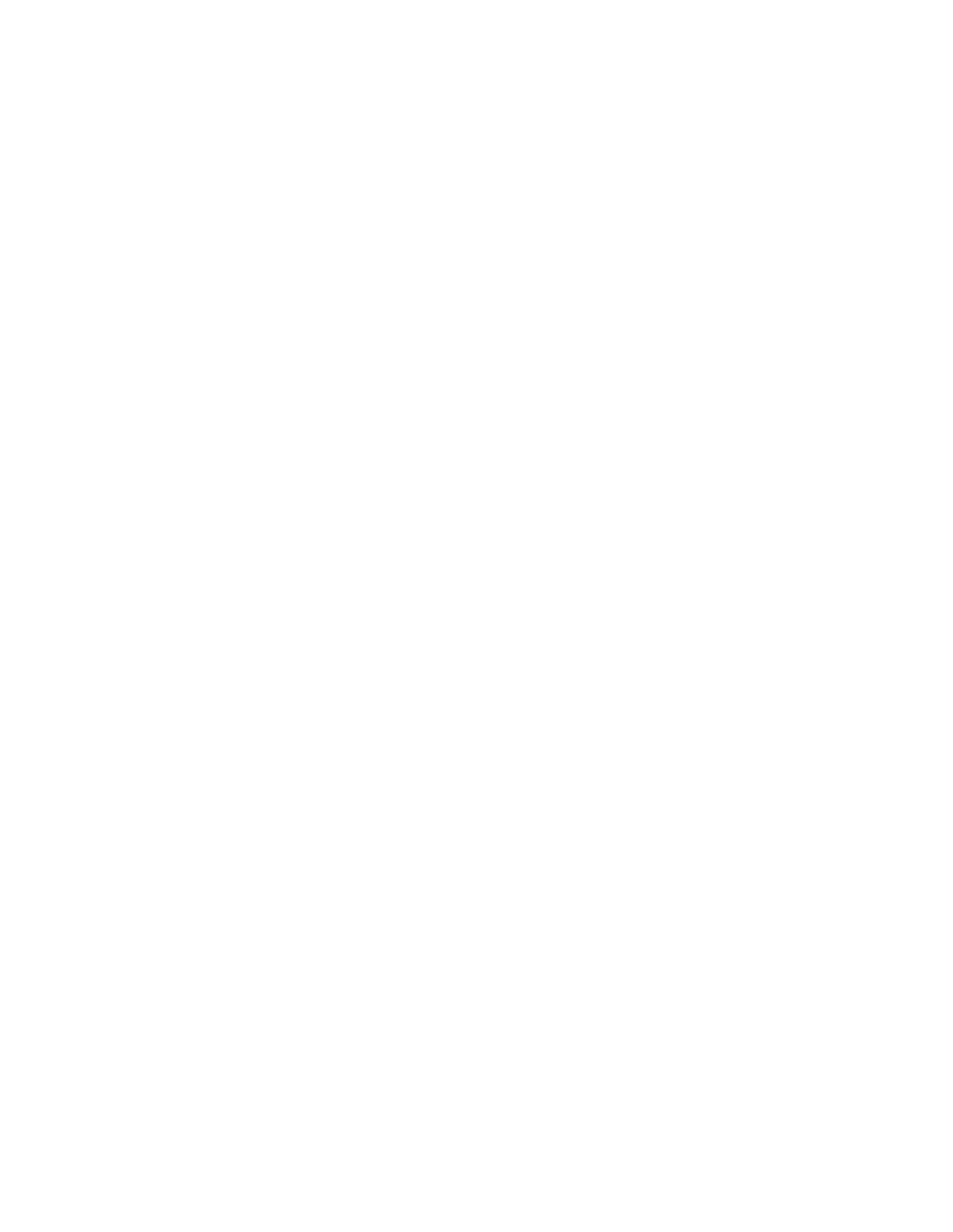Randerson, J. T., Lindsay, K., Munoz, E., Fu, W., Moore, J. K., Hoffman, F. M., Mahowald, N. M., Doney, S. C. (2015). Multi-century changes in ocean and land contributions to climate-carbon feedbacks, *Global Biogeochem. Cycles*, **29**, 744-759, doi:10.1002/2014GB005079.

Kay, J. E., Deser, C., Phillips, A., Mai, A., Hannay, C., Strand, G., Arblaster, J. M., Bates, S. C., Danabasoglu, G., Edwards, J., Holland, M., Kushner, P., Lamarque, J.-F., Lawrence, D., Lindsay, K., Middleton, A., Munoz, E., Neale, R., Oleson, K., Polvani, L., Vertenstein, M. (2014). The Community Earth System Model (CESM) Large Ensemble Project: A Community Resource for Studying Climate Change in the Presence of Internal Climate Variability, *Bull. Amer. Meteor. Soc.*, **96**, 1333–1349, doi:10.1175/BAMS-D-13-00255.1.

Lindsay, K., Bonan, G. B., Doney, S. C., Hoffman, F. M., Lawrence, D. M., Long, M. C., Mahowald, N. M., Moore, J. K., Randerson, J. T., Thornton, P. E. (2014). Preindustrial-Control and Twentieth-Century Carbon Cycle Experiments with the Earth System Model CESM1(BGC), *J. Climate*, **27**, 8981-9005, doi:10.1175/JCLI-D-12-00565.1.

Wang, S., Bailey, D., Lindsay, K., Moore, J. K., Holland, M. (2014). Impacts of sea ice on the marine iron cycle and phytoplankton productivity, *Biogeosciences*, **11**, 4713-4731, doi:10.5194/bg-11-4713-2014.

Misumi, K., Lindsay, K., Moore, J. K., Doney, S. C., Bryan, F. O., Tsumune, D., Yoshida, Y. (2014). The iron budget in ocean surface waters in the 20th and 21st centuries: projections by the Community Earth System Model version 1, *Biogeosciences*, **11**, 33-55, doi:10.5194/bg-11-33-2014.

Hoffman, F. M., Randerson, J. T., Arora, V. K., Bao, Q., Cadule, P., Ji, D., Jones, C. D., Kawamiya, M., Khatiwala, S., Lindsay, K., Obata, A., Shevliakova, E., Six, K. D., Tjiputra, J. F., Volodin, E. M., Wu, T. (2014). Causes and Implications of Persistent Atmospheric Carbon Dioxide Biases in Earth System Models, *J. Geophys. Res. Biogeosci.*, **119**, 141-162, doi:10.1002/2013JG002381.

Bardin, A., Primeau, F., Lindsay, K. (2014). An offline implicit solver for simulating prebomb radiocarbon, *Ocean Model.*, **73**, 45-58, doi:10.1016/j.ocemod.2013.09.008.

Moore, J. K., Lindsay, K., Doney, S. C., Long, M. C., Misumi, K. (2013). Marine Ecosystem Dynamics and Biogeochemical Cycling in the Community Earth System Model [CESM1(BGC)]: Comparison of the 1990s with the 2090s under the RCP4.5 and RCP8.5 Scenarios, *J. Climate*, **26**, 9291-9312, doi:10.1175/JCLI-D-12-00566.1.

Marinov, I., Doney, S. C., Lima, I. D., Lindsay, K., Moore, J. K., Mahowald, N. (2013). North-South asymmetry in the modeled phytoplankton community response to climate change over the 21st century, *Global Biogeochem. Cycles*, **27**, 1274-1290, doi:10.1002/2013GB004599.

Misumi, K., Lindsay, K., Moore, J. K., Doney, S. C., Tsumune, D., Yoshida, Y. (2013). Humic substances may control dissolved iron distributions in the global ocean: Implications from numerical simulations, *Global Biogeochem. Cycles*, **27**, 450-462, doi:10.1002/gbc.20039.

Long, M. C., Lindsay, K., Peacock, S., Moore, J. K., Doney, S. C. (2013). Twentieth-Century Oceanic Carbon Uptake and Storage in CESM1(BGC), *J. Climate*, **26**, 6775-6800, doi:10.1175/JCLI-D-12-00184.1.

Arora, V. K., Boer, G. J., Friedlingstein, P., Eby, M., Jones, C. D., Christian, J. R., Bonan, G., Bopp, L., Brovkin, V., Cadule, P., Hajima, T., Ilyina, T., Lindsay, K., Tjiputra, J. F., Wu, T. (2013). Carbon-concentration and carbon-climate feedbacks in CMIP5 Earth system models, *J. Climate*, **26**, 5289–5314, doi:10.1175/JCLI-D-12-00494.1.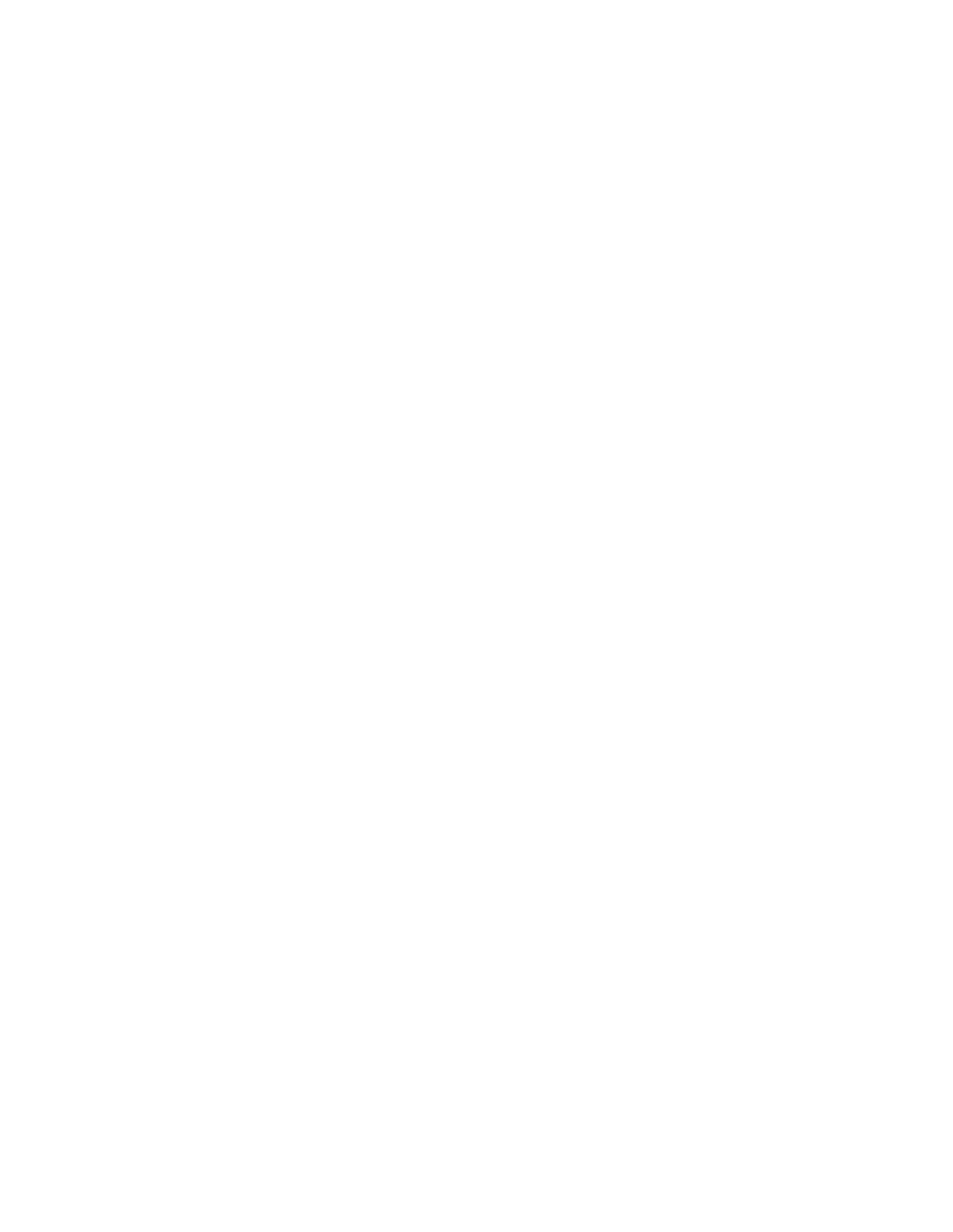Jones, C., Robertson, E., Arora, V., Friedlingstein, P., Shevliakova, E., Bopp, L., Brovkin, V., Hajima, T., Kato, E., Kawamiya, M., Liddicoat, S., Lindsay, K., Reick, C. H., Roelandt, C., Segschneider, J., Tjiputra, J. (2013). 21st Century compatible CO<sub>2</sub> emissions and airborne fraction simulated by CMIP5 Earth System models under 4 Representative Concentration Pathways, *J. Climate*, **26**, 4398–4413, doi:10.1175/JCLI-D-12-00554.1.

Keppel-Aleks, G., Randerson, J. T., Lindsay, K., Stephens, B. B., Moore, J. K., Doney, S. C., Thornton, P. E., Mahowald, N. M., Hoffman, F. M., Sweeney, C., Tans, P. P., Wennberg, P. O., Wofsy, S. C. (2013). Atmospheric carbon di- oxide variability in the Community Earth System Model: Evaluation and transient dynamics during the twentieth and twenty-first centuries, *J. Climate*, **26**, 4447–4475, doi:10.1175/JCLI-D-12-00589.1.

Hurrell, J. W., Holland, M. M., Gent, P. R., Ghan, S., Kay, Jennifer E., Kushner, P. J., Lamarque, J.-F., Large, W. G., Lawrence, D., Lindsay, K., Lipscomb, W. H., Long, M. C., Mahowald, N., Marsh, D. R., Neale, R. B., Rasch, P., Vavrus, S., Vertenstein, M., Bader, D., Collins, W. D., Hack, J. J., Kiehl, J., Marshall, S. (2013). The Community Earth System Model: A Framework for Collaborative Research, *Bull. Amer. Meteor. Soc.*, **94**, 1339–1360, doi:10.1175/BAMS-D-12-00121.1.

Lovenduski, N. S., Long, M. C., Gent, P. R., Lindsay, K. (2013). Multi-decadal trends in the advection and mixing of natural carbon in the Southern Ocean, *Geophys. Res. Lett.*, **40**, 139-142, doi:10.1029/2012GL054483.

Rothenberg, D., Mahowald, N., Lindsay, K., Doney, S. C., Moore, J. K., Thornton, P. (2012). Volcano impacts on climate and biogeochemistry in a coupled carbon-climate model, *Earth Syst. Dynam.*, **3**, 121-136, doi:10.5194/esd-3-121-2012.

Lawrence, P. J., Feddema, J. J., Bonan, G. B., Meehl, G. A., O'Neill, B. C., Oleson, K. W., Levis, S., Lawrence, D. M., Kluzek, E., Lindsay, K., Thornton, P. E. (2012). Simulating the Biogeochemical and Biogeophysical Impacts of Transient Land Cover Change and Wood Harvest in the Community Climate System Model (CCSM4) from 1850 to 2100, *J. Climate*, **25**, 3071-3095, doi:10.1175/JCLI-D-11-u00256.1.

Misumi, K., Tsumune, D., Yoshida, Y., Uchimoto, K., Nakamura, T., Nishioka, J., Mitsudera, H., Bryan, F. O., Lindsay, K., Moore, J. K., Doney, S. C. (2011). Mechanisms controlling dissolved iron distribution in the North Pacific: A model study, *J. Geophys. Res. Biogeosci.*, **116**, G03005, doi:10.1029/2010JG001541.

Tsumune, D., Aoyama, M., Hirose, K., Bryan, F. O., Lindsay, K., Danabasoglu, G. (2011). Transport of <sup>137</sup>Cs to the Southern Hemisphere in an ocean general circulation model, *Prog. Oceanogr.*, **89**, 38-48, doi:10.1016/j.pocean.2010.12.006.

Mahowald, N., Lindsay, K., Rothenberg, D., Doney, S. C., Moore, J. K., Thornton, P., Randerson, J. T., Jones, C. D. (2011). Desert dust and anthropogenic aerosol interactions in the Community Climate System Model coupled-carbon-climate model, *Biogeosciences*, **8**, 387-414, doi:10.5194/bg-8-387-2011.

Mahowald, N. M., Kloster, S., Engelstaedter, S., Moore, J. K., Mukhopadhyay, S., McConnell, J. R., Albani, S., Doney, S. C., Bhattacharya, A., Curran, M. A. J., Flanner, M. G., Hoffman, F. M., Lawrence, D. M., Lindsay, K., Mayewski, P. A., Neff, J., Rothenberg, D., Thomas, E., Thornton, P. E., Zender, C. S. (2010). Observed 20th Century Desert Dust Variability: Impact on Climate and Biogeochemistry, *Atmos. Chem. Phys.*, **10**, 10875-10893, doi:10.5194/acp-10-10875-2010.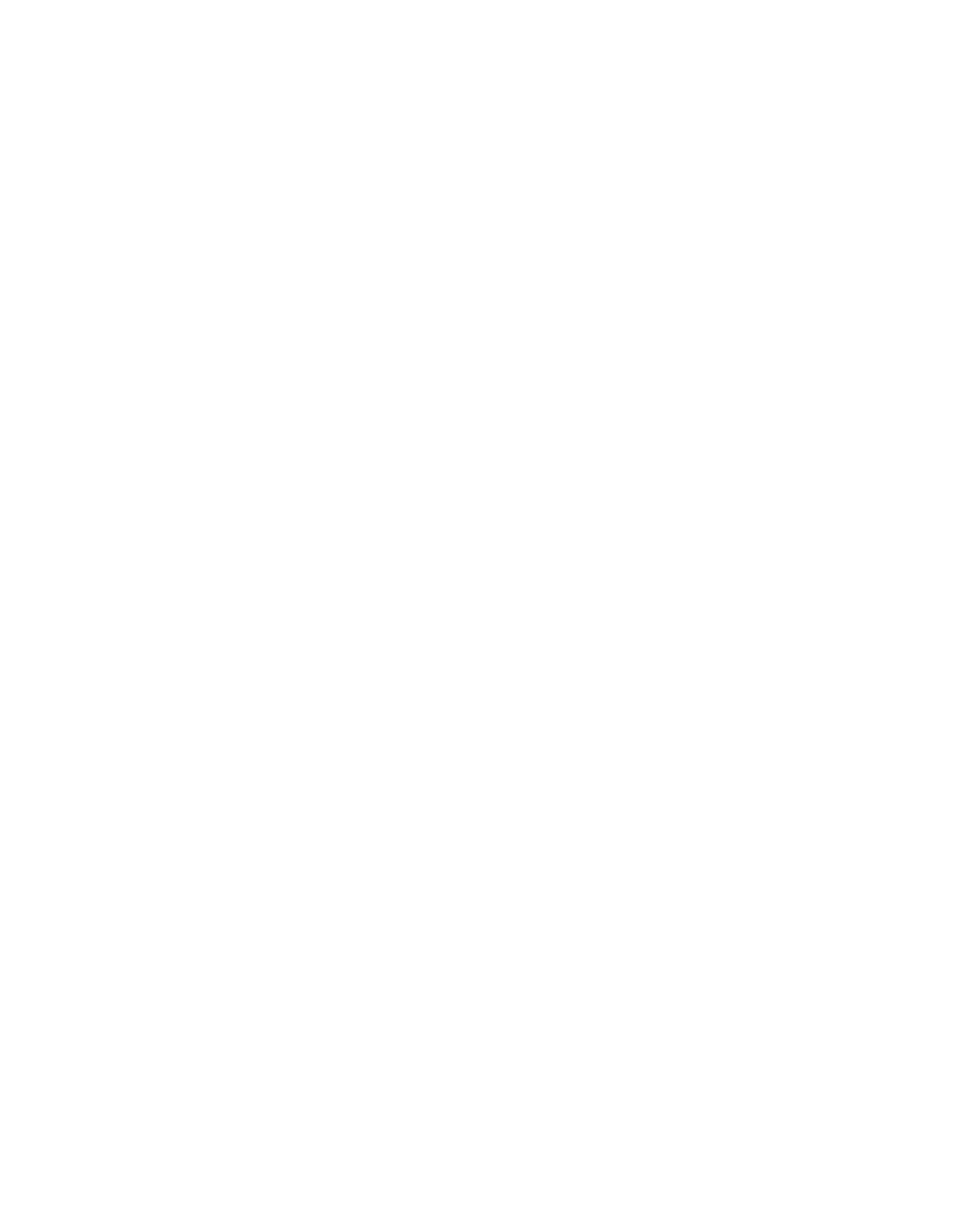Jochum, M., Peacock, S., Moore, K., and Lindsay, K. (2010). Response of carbon fluxes and climate to orbital forcing changes in the Community Climate System Model, *Paleoceanography*, **25**, PA3201, doi:10.1029/2009PA001856.

Jochum, M., Yeager, S., Lindsay, K., Moore, K., Murtuggudde, R. (2010). Quantification of the feedback between phytoplankton and ENSO in the Community Climate System Model, *J. Climate*, **23**, 2916-2925, doi:10.1175/2010JCLI3254.1.

Steinacher, M., Joos, F., Frölicher, T. L., Bopp, L., Cadule, P., Cocco, V., Doney, S. C., Gehlen, M., Lindsay, K., Moore, J. K., Schneider, B., Segschneider, J. (2010). Projected 21st century decrease in marine productivity: a multi-model analysis, *Biogeosciences*, **7**, 979-1005, doi:10.5194/bg-7-979-2010.

Thornton, P. E., Doney, S. C., Lindsay, K., Moore, J. K., Mahowald, N., Randerson, J. T., Fung, I., Lamarque, J.-F., Feddema, J. J., Lee, Y.-H. (2009). Carbon-nitrogen interactions regulate climate-carbon cycle feedbacks: results from an atmosphere-ocean general circulation model, *Biogeosciences*, **6**, 2099-2120, doi:10.5194/bg-6-2099-2009.

Randerson, J. T., Hoffman, F. M., Thornton, P. E., Mahowald, N. M., Lindsay, K., Lee, Y.-H., Nevison, C. D., Doney, S. C., Bonan, G., Stöckli, R., Covey, C., Running, S. W., Fung, I. Y. (2009). Systematic assessment of terrestrial biogeochemistry in coupled climate-carbon models, *Global Change Biol.*, **15**, 2462-2484, doi:10.1111/j.1365-2486.2009.01912.x.

Danabasoglu, G., Peacock, S., Lindsay, K., Tsumune, D. (2009). Sensitivity of CFC-11 uptake to physical initial conditions and interannually varying surface forcing in a global ocean model, *Ocean Model.*, **29**, 58-65, doi:10.1016/j.ocemod.2009.02.011.

Krishnamurthy, A., Moore, J. K., Mahowald, N., Luo, C., Doney, S. C., Lindsay, K., Zender, C. S. (2009). Impacts of Increasing Anthropogenic Soluble Iron and Nitrogen Deposition on Ocean Biogeochemistry, *Global Biogeochem. Cycles*, **23**, GB3016, doi:10.1029/2008GB003440.

Doney, S. C., Lima, I., Feely, R. A., Glover, D. M., Lindsay, K., Mahowald, N., Moore, J. K., Wanninkhof, R. (2009). Mechanisms governing interannual variability in upper-ocean inorganic carbon system and air–sea CO<sub>2</sub> fluxes: Physical climate and atmospheric dust, *Deep-Sea Res. II*, **56**, 640-655, doi:10.1016/j.dsr2.2008.12.006.

Gruber, N., Gloor, M., Mikaloff Fletcher, S. E., Doney, S. C., Dutkiewicz, S., Follows, M. J., Gerber, M., Jacobson, A. R., Joos, F., Lindsay, K., Menemenlis, D., Mouchet, A., Müller, S. A., Sarmiento, J. L., Takahashi, T. (2009). Oceanic sources, sinks, and transport of atmospheric CO<sub>2</sub>, *Global Biogeochem. Cycles*, **23**, *GB1005*, doi:10.1029/2008GB003349.

Doney, S. C., Lima, I., Moore, J. K., Lindsay, K., Behrenfeld, M. J., Westberry, T. K., Mahowald, N., Glover, D. M., Takahashi, T. (2009). Skill metrics for confronting global upper ocean ecosystem-biogeochemistry models against field and remote sensing data, *J. Mar. Syst.,* **76**, 95-112, doi:10.1016/j.jmarsys.2008.05.015.

Boyd, P. W., Doney, S. C., Strzepek, R., Dusenberry, J., Lindsay, K., Fung, I. (2008). Climate-mediated changes to mixed-layer properties in the Southern Ocean: assessing the phytoplankton response, *Biogeosciences*, **5**, 847-864, doi:10.5194/bg-5-847-2008.

Levine, N. M., Doney, S. C., Wanninkhof, R., Lindsay, K., Fung, I. Y. (2008). Impact of Ocean Carbon System Variability on the Detection of Temporal Increases in Anthropogenic CO<sub>2</sub>, *J. Geophys. Res.*, 113, C03019, doi:10.1029/2007JC004153.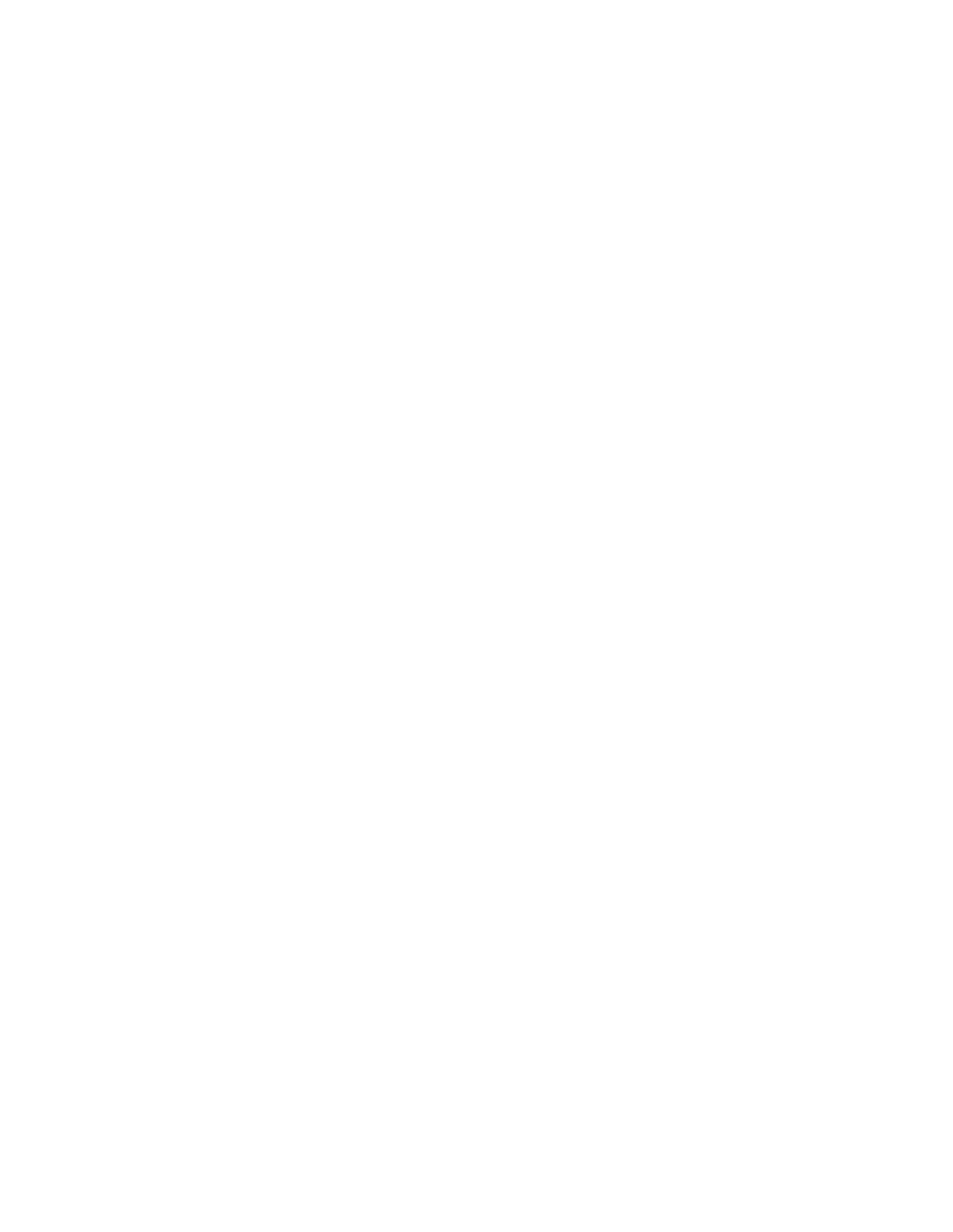Najjar, R. G., Jin, X., Louanchi, F., Aumont, O., Caldeira, K., Doney, S. C., Dutay, J.-C., Follows, M., Gruber, N., Joos, F., Lindsay, K., Maier-Reimer, E., Matear, R. J., Matsumoto, K., Monfray, P., Mouchet, A., Orr, J. C., Plattner, G.-K., Sarmiento, J. L., Schlitzer, R., Slater, R. D., Weirig, M.-F., Yamanaka, Y., Yool, A. (2007). Impact of circulation on export production, dissolved organic matter, and dissolved oxygen in the ocean: Results from Phase II of the Ocean Carbon-cycle Model Intercomparison Project (OCMIP-2), *Global Biogeochem. Cycles*, **21**, GB3007, doi:10.1029/2006GB002857.

Mikaloff Fletcher, S. E., Gruber, N., Jacobson, A. R., Gloor, M., Doney, S. C., Dutkiewicz, S., Gerber, M., Follows, M., Joos, F., Lindsay, K., Menemenlis, D., Mouchet, A., Müller, S. A., Sarmiento, J. L. (2007). Inverse estimates of the oceanic sources and sinks of natural CO<sup>2</sup> and the implied oceanic carbon transport, *Global Biogeochem. Cycles*, **21**, GB1010, doi:10.1029/2006GB002751.

Bryan, F. O., Danabasoglu, G., Gent, P. R., Lindsay, K. (2006). Changes in Ocean Ventilation during the 21st Century in the CCSM3, *Ocean Model.*, **15**, 141-156, doi:10.1016/j.ocemod.2006.01.002.

Moore, J. K., Doney, S. C., Lindsay, K., Mahowald, N., Michaels, A. F. (2006). Nitrogen fixation amplifies the ocean biogeochemical response to decadal timescale variations in mineral dust deposition, *Tellus*, **58B**, 560-572, doi:10.1111/j.1600-0889.2006.00209.x.

Friedlingstein, P., Cox, P., Betts, R., Bopp, L., von Bloh, W., Brovkin, V., Cadule, P., Doney, S., Eby, M., Fung, I., Bala, G., John, J., Jones, C., Joos, F., Kato, T., Kawamiya, M., Knorr, W., Lindsay, K., Matthews, H. D., Raddatz, T., Rayner, P., Reick, C., Roeckner, E., Schnitzler, K.-G., Schnur, R., Strassmann, K., Weaver, A. J., Yoshikawa, C., Zeng, N. (2006). Climate-Carbon Cycle Feedback Analysis: Results from the C <sup>4</sup>MIP Model Intercomparison, *J. Climate*, **19**, 3337-3353, doi:10.1175/JCLI3800.1.

McKinley, G. A., Takahashi, T., Buitenhuis, E., Chai, F., Christian, J. R., Doney, S. C., Jiang, M.-S., Lindsay, K., Moore, J. K., Le Quéré, C., Lima, I., Murtugudde, R., Shi, L., Wetzel, P. (2006). North Pacific carbon cycle response to climate variability on seasonal to decadal timescales, *J. Geophys. Res.*, **111**, C07S06, doi:10.1029/2005JC003173.

Doney, S. C., Lindsay, K., Fung, I., John, J. (2006). Natural Variability in a Stable, 1000-Yr Global Coupled Climate-Carbon Cycle Simulation, *J. Climate*, **19**, 3033-3054, doi:10.1175/JCLI3783.1.

Gent, P. R., Bryan, F. O., Danabasoglu, G., Lindsay, K., Tsumune, D., Hecht, M. W., Doney, S. C. (2006). Ocean chlorofluorocarbon and heat uptake during the 20th Century in the CCSM3, *J. Climate*, **19**, 2366-2381, doi:10.1175/JCLI3758.1.

Mikaloff Fletcher, S. E., Gruber, N., Jacobson, A. R., Doney, S. C., Dutkiewicz, S., Gerber, M., Follows, M., Joos, F., Lindsay, K., Menemenlis, D., Mouchet, A., Müller, S. A., Sarmiento, J. L. (2006). Inverse estimates of anthropogenic CO<sup>2</sup> uptake, transport, and storage by the ocean, *Global Biogeochem. Cycles*, **20**, GB2002, doi:10.1029/2005GB002530.

Orr, J. C., Fabry, V. J., Aumont, O., Bopp, L., Doney, S. C., Feely, R. A., Gnanadesikan, A., Gruber, N., Ishida, A., Joos, F., Key, R. M., Lindsay, K., Maier-Reimer, E., Matear, R., Monfray, P., Mouchet, A., Najjar, R. G., Plattner, G.-K., Rodgers, K. B., Sabine, C. L., Sarmiento, J. L., Schlitzer, R., Slater, R. D., Totterdell, I. J., Weirig, M.-F., Yamanaka, Y., Yool, A. (2005). Anthropogenic ocean acidification over the twenty-first century and its impact on calcifying organisms, *Nature*, **437**, 681-686, doi:10.1038/nature04095.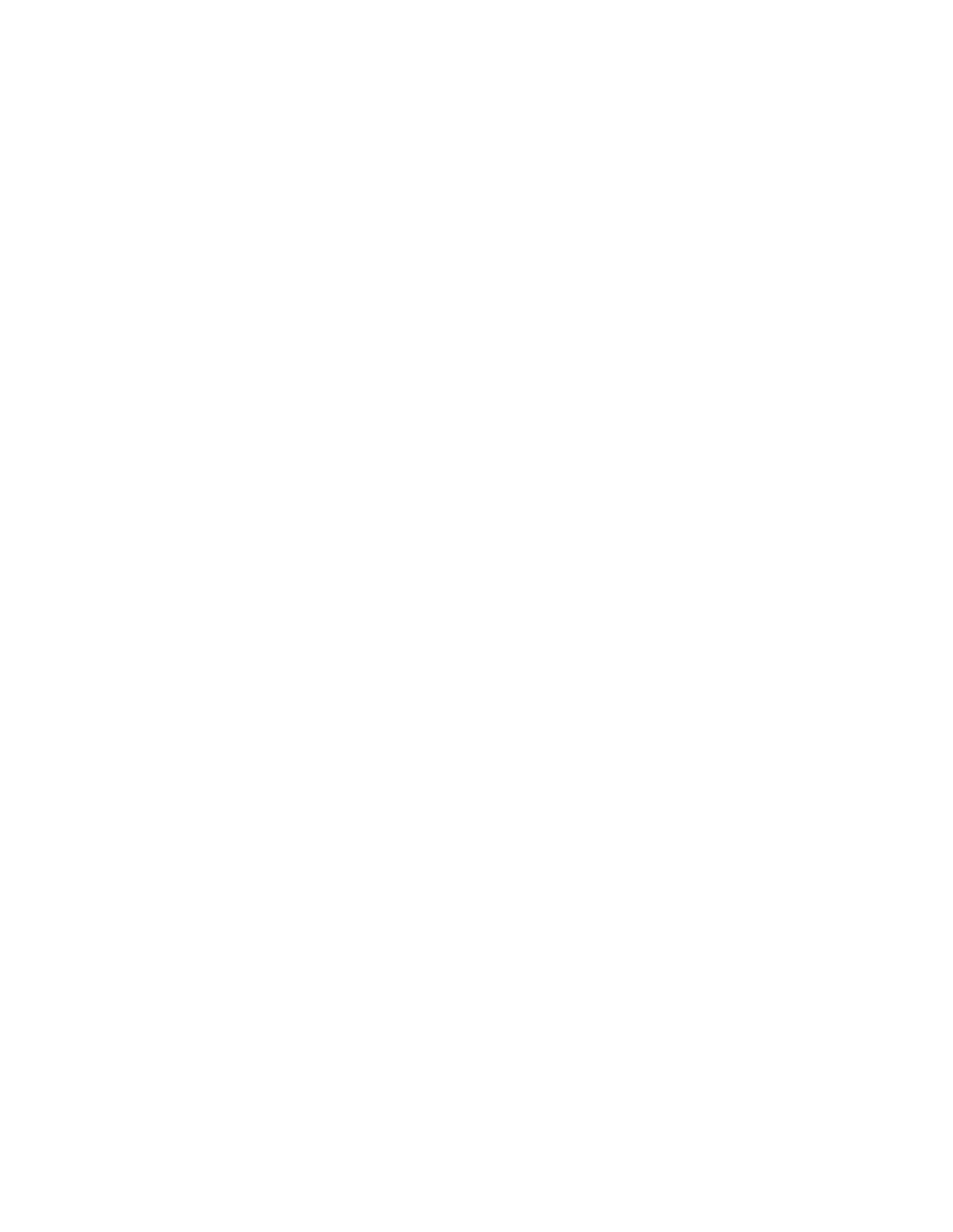Fung, I., Doney, S. C., Lindsay, K., John, J. (2005). Evolution of carbon sinks in a changing climate, *Proc. Natl. Acad. Sci. USA*, **102**, 11201-11206, doi:10.1073/pnas.0504949102.

Moore, J. K., Doney, S. C., Lindsay, K. (2004). Upper ocean ecosystems dynamics and iron cycling in a global 3D model, *Global Biogeochem. Cycles*, **18**, GB4028, doi:10.1029/2004GB002220.

Doney, S. C., Lindsay, K., Caldeira, K., Campin, J.-M., Drange, H., Dutay, J.-C., Follows, M., Gao, Y., Gnanadesikan, A., Gruber, N., Ishida, A., Joos, F., Madec, G., Maier-Reimer, E., Marshall, J. C., Matear, R. J., Monfray, P., Mouchet, A., Najjar, R., Orr, J. C., Plattner, G.-K., Sarmiento, J., Schlitzer, R., Slater, R., Totterdell, I. J., Weirig, M.-F., Yamanaka, Y., Yool, A. (2004). Evaluating global ocean carbon models: The importance of realistic physics, *Global Biogeochem. Cycles*, **18**, GB3017, doi:10.1029/2003GB002150.

Matsumoto, K., Sarmiento, J. L., Key, R. M., Aumont, O., Bullister, J. L., Caldeira, K., Campin, J.-M., Doney, S. C., Drange, H., Dutay, J.-C., Follows, M., Gao, Y., Gnanadesikan, A., Gruber, N., Ishida, A., Joos, F., Lindsay, K., Maier-Reimer, E., Marshall, J. C., Matear, R. J., Monfray, P., Mouchet, A., Najjar, R., Plattner, G.-K., Schlitzer, R., Slater, R., Swathi, P. S., Totterdell, I. J., Weirig, M.-F., Yamanaka, Y., Yool, A., Orr, J. C. (2004). Evaluation of ocean carbon cycle models with data-based metrics, *Geophys. Res. Lett.*, **31**, L07303, doi:10.1029/2003GL018970.

Doney, S. C., Lindsay, K., Moore, J. K. (2003). Global ocean carbon cycle modeling, *Ocean Biogeochemistry*, ed. M. Fasham, Springer-Verlag, doi:10.1007/978-3-642-55844-3\_10.

Dutay, J.-C., Bullister, J. L., Doney, S. C., Orr, J. C., Najjar, R., Caldeira, K., Campin, J.-M., Drange, H., Follows, M., Gao, Y., Gruber, N., Hecht, M. W., Ishida, A., Joos, F., Lindsay, K., Madec, G., Maier-Reimer, E., Marshall, J. C., Matear, R. J., Monfray, P., Mouchet, A., Plattner, G.-K., Sarmiento, J., Schlitzer, R., Slater, R., Totterdell, I. J., Weirig, M.-F., Yamanaka, Y., Yool, A. (2002). Evaluation of ocean model ventilation with CFC-11: comparison of 13 global ocean models, *Ocean Model.*, **4**, 89-120, doi:10.1016/S1463-5003(01)00013-0.

Doney, S. C., Lima, I., Lindsay, K., Moore, J. K., Dutkiewicz, S., Friedrichs, M. A. M., Matear, R. J. (2001). Marine biogeochemical modeling, *Oceanography*, **14-4**, 93-107, doi:10.5670/oceanog.2001.10.

Lindsay, K., Krasny, R. (2001). A particle method and adaptive treecode for vortex sheet motion in three-dimensional flow, *J. Comput. Phys.*, **172**, 879-907, doi:10.1006/jcph.2001.6862.

#### *Other Publications*

Krasny, R., Lindsay, K., Nitsche, M. (2002). Simulation of vortex sheet roll-up: chaos, azimuthal waves, ring merger, Proceedings of the *NATO ARW and IUTAM Symposium on Tubes, Sheets and Singularities in Fluid Dynamics*, Zakopane, Poland, *Fluid Mechanics and its Applications* 71, 3-12, Kluwer.

#### **Selected Presentations**

2020 Invited Talk, Newton-Krylov Methods for Tracer Spinup, CESM OMWG MOM6 Webinar

2020 Talk, Carbon Cycle in CESM1 & CESM2, CESM BGCWG Meeting, Boulder, Colorado

2019 Lecture, Intro to Biogeochemical Modeling: Ocean & Coupled, 2019 CESM Tutorial, Boulder, Colorado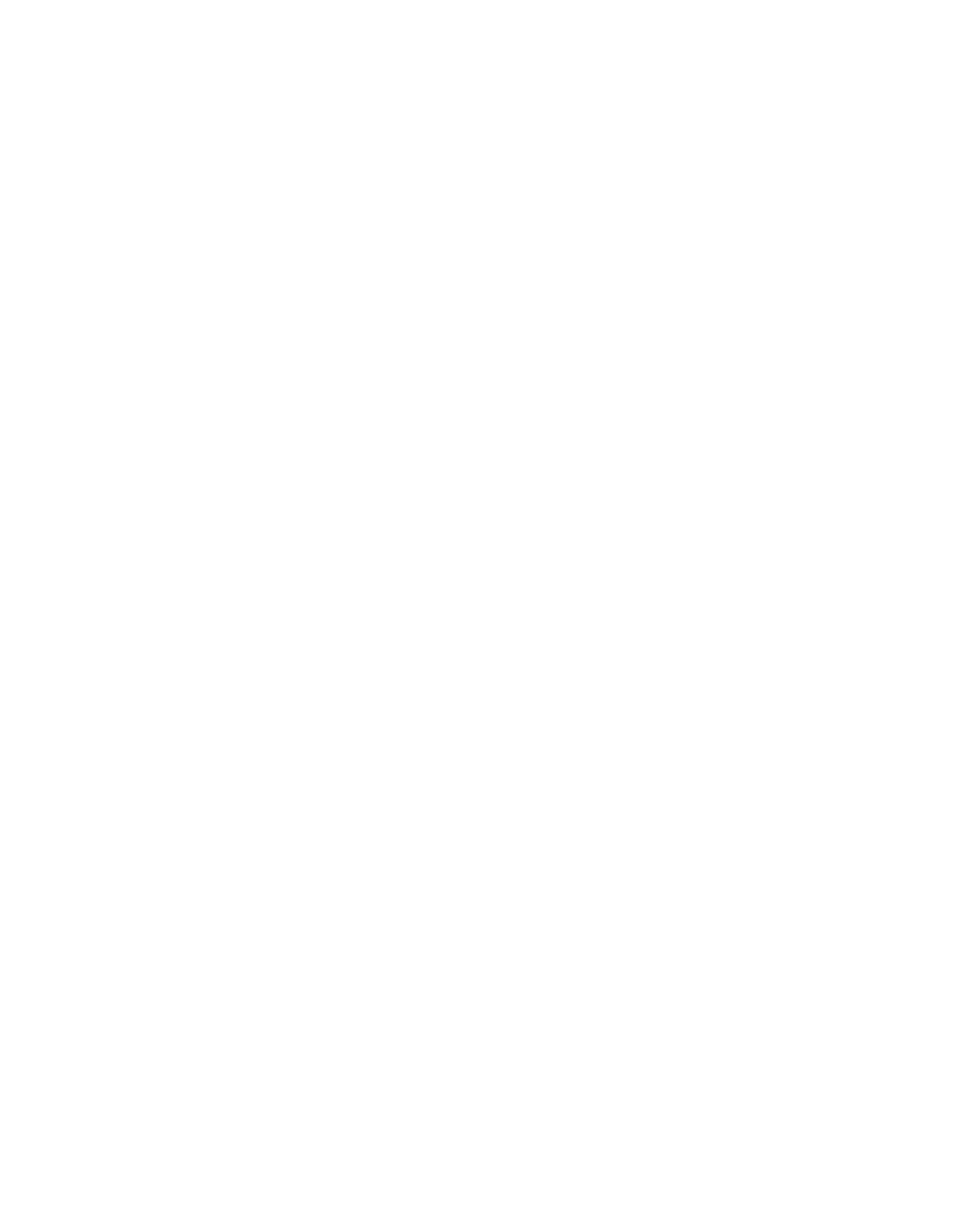Invited Talk, Coupled Climate-Carbon Cycle Modeling And Spinning Up the Ocean Model: A Journey, CESM Distinguished Achievement Award Talk

 Poster, Application Of A Newton-Krylov Solver To Spin Up Biogeochemical Tracers, AGU Ocean Sciences Meeting, Portland, Oregon

Talk, Simulating Helium Isotopes in the CESM Ocean Component, CESM OMWG Meeting, Boulder, Colorado

Lecture, Introduction to (a corner of) Marine Ecosystem Modeling, CU ATOC Lecture, Boulder, Colorado

Talk, A Newton-Krylov Solver for Fast Spin-up of Onine Ocean Tracers, CU APPM Seminar, Boulder, Colorado

Lecture, Intro to Biogeochemical Modeling: Ocean & Coupled, 2017 CESM Tutorial, Boulder, Colorado

Lecture, Intro to Biogeochemical Modeling: Ocean & Coupled, 2016 CESM Tutorial, Boulder, Colorado

Talk, Ocean BGC in CESM2, June 2016, CESM OMWG Meeting, Breckenridge, Colorado

 Poster, Application Of A Newton-Krylov Solver To Spin Up Biogeochemical Tracers, AGU Ocean Sciences Meeting, New Orleans, Louisiana

Invited Talk, BGC Results from CESM 1.5 Experiments, CESM Joint Meeting, Boulder, Colorado

 Talk, Results from CESM 1.2+ Coupled Carbon Cycle Experiments, CESM BGCWG Meeting, Boulder, Colorado

Lecture, Introduction to (a corner of) Marine Ecosystem Modeling, CU ATOC Lecture, Boulder, Colorado

Lecture, Intro to Biogeochemical Modeling: Ocean & Coupled, 2015 CESM Tutorial, Boulder, Colorado

 Invited Talk, Challenges for the Next Generation of Ocean Carbon Cycle Models, CarboChange Annual Meeting, Bergen, Norway

 Poster, Application of a Newton-Krylov Solver to Spinup Biogeochemical Tracers, AGU Ocean Sciences Meeting, Honolulu, Hawaii

Lecture, Intro to Biogeochemical Modeling: Ocean & Coupled, 2014 CESM Tutorial, Boulder, Colorado

Talk, Spinning Up Tracers in the Ocean, CESM OMWG Meeting, Boulder, Colorado

Lecture, Introduction to Marine Ecosystem Modeling, CU ATOC Lecture, Boulder, Colorado

Lecture, Intro to Biogeochemical Modeling: Ocean & Coupled, 2013 CESM Tutorial, Boulder, Colorado

Lecture, Intro to Biogeochemical Modeling: Ocean & Coupled, 2012 CESM Tutorial, Boulder, Colorado

Talk, Coupled Carbon Simulations with CESM-(BGC), Land/Biogeo WG Meeting, Boulder, Colorado